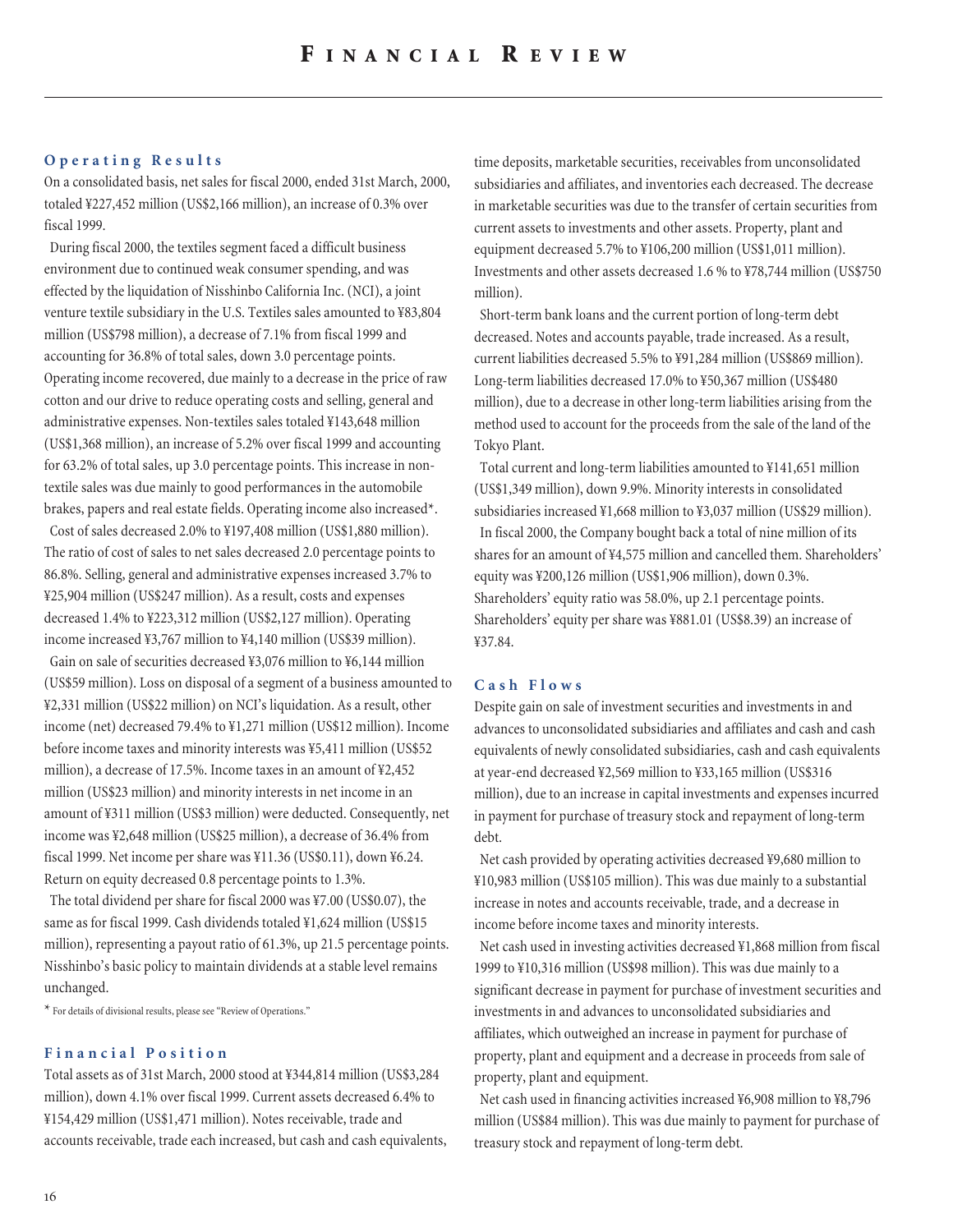## **S IX-YEAR S UMMARY**

|                                |         |         |         |         |         | (millions of yen) |
|--------------------------------|---------|---------|---------|---------|---------|-------------------|
|                                | 1995    | 1996    | 1997    | 1998    | 1999    | 2000              |
| Net Sales                      | 224,269 | 216,721 | 234,268 | 240,249 | 226,800 | 227,452           |
| Operating Income               | 5,250   | 1,100   | 4,541   | 3,989   | 373     | 4,140             |
| Net Income                     | 1,708   | 2,195   | 2,359   | 1,087   | 4,161   | 2,648             |
| Shareholders' Equity           | 197,509 | 198,139 | 198,758 | 199,373 | 200,779 | 200,126           |
| <b>Total Assets</b>            | 345,886 | 325,754 | 328,427 | 329,102 | 359,390 | 344,814           |
| Shareholders' Equity Ratio (%) | 57.1    | 60.8    | 60.5    | 60.6    | 55.9    | 58.0              |
| Return on Equity (%)           | 0.9     | 1.1     | 1.2     | 0.5     | 2.1     | 1.3               |
| Capital Investment             | 17,441  | 19,925  | 12,697  | 13,385  | 23,002  | 23,232            |
| Depreciation and Amortization  | 13,105  | 13,936  | 13,266  | 13,634  | 13,411  | 14,228            |
| Per Share (in yen):            |         |         |         |         |         |                   |
| Net Income                     | 7.22    | 9.28    | 9.98    | 4.60    | 17.60   | 11.36             |
| Shareholders' Equity           | 835.36  | 838.03  | 840.62  | 843.21  | 843.17  | 881.01            |
| Cash Dividends                 | 7.00    | 7.00    | 7.00    | 7.00    | 7.00    | 7.00              |
| Number of Employees            | 8,209   | 8,127   | 8,067   | 8,452   | 8,452   | 8,235             |

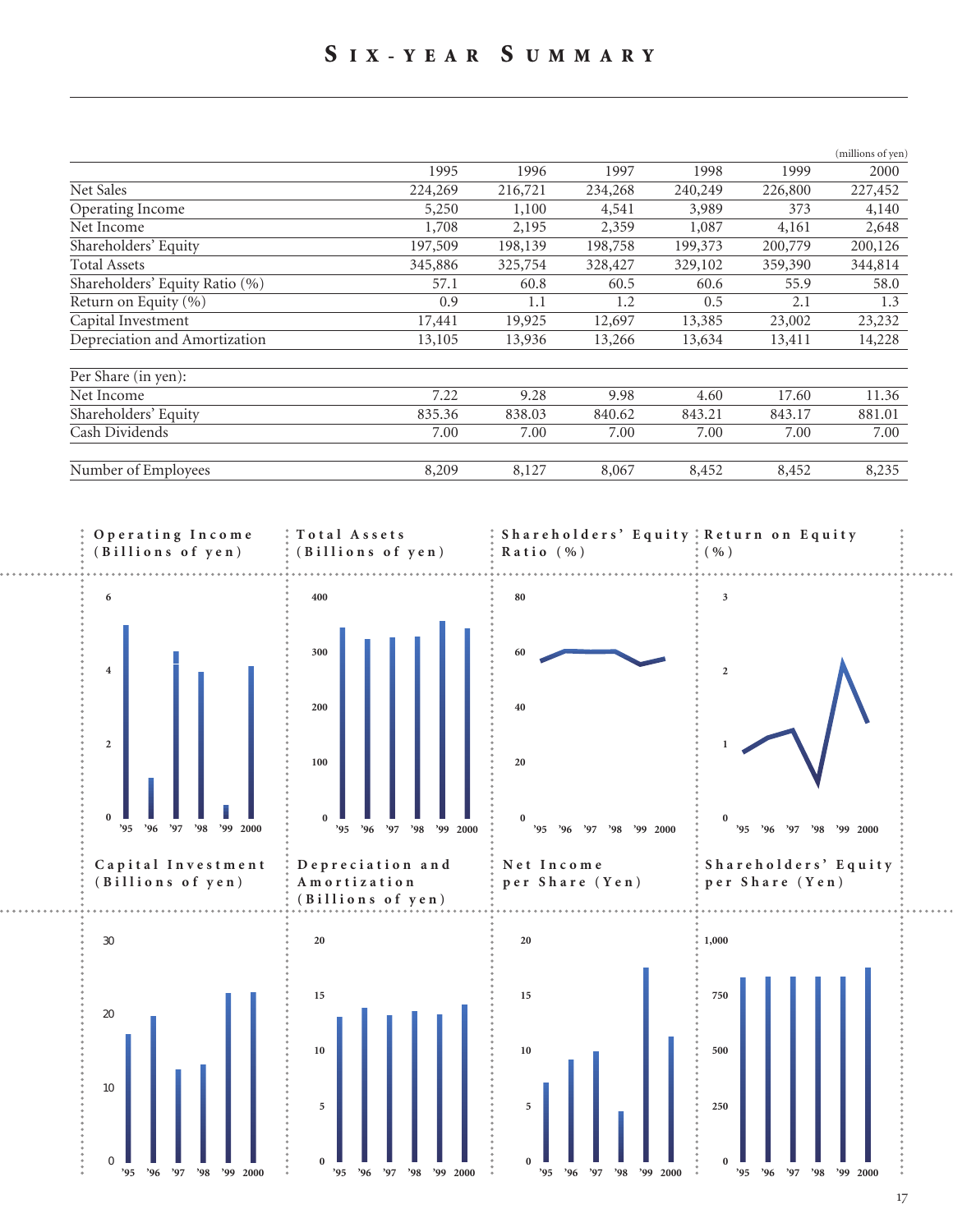**Nisshinbo Industries, Inc. and Consolidated Subsidiaries**

# **Consolidated Balance Sheets**

*31st March, 2000 and 1999*

| <b>ASSETS</b>                                 |   |            | (millions of yen) |                   |  | (thousands of<br>US dollars)<br>(Note 1) |
|-----------------------------------------------|---|------------|-------------------|-------------------|--|------------------------------------------|
|                                               |   | 2000       |                   | 1999              |  | 2000                                     |
| <b>Current assets:</b>                        |   |            |                   |                   |  |                                          |
|                                               | ¥ | 33,165     | ¥                 | 35,734            |  | \$315,857                                |
|                                               |   | 4,130      |                   | 9,013             |  | 39,333                                   |
| Receivables                                   |   | 1,076      |                   | 12,947            |  | 10,248                                   |
|                                               |   | 13,474     |                   | 11,915            |  | 128,324                                  |
|                                               |   | 43,801     |                   | 30,543            |  | 417,152                                  |
|                                               |   | 5,428      |                   | 14,569            |  | 51,695                                   |
|                                               |   | 8,572      |                   | 1,089             |  | 81,638                                   |
|                                               |   | 71,275     |                   | 58,116            |  | 678,809                                  |
|                                               |   | (1,655)    |                   | (505)             |  | (15,762)                                 |
|                                               |   | 69,620     |                   | 57,611            |  | 663,047                                  |
|                                               |   | 43,960     |                   | 48,819            |  | 418,667                                  |
|                                               |   | 1,780      |                   | $\qquad \qquad =$ |  | 16,952                                   |
|                                               |   | 698        |                   | 897               |  | 6,648                                    |
|                                               |   | 154,429    |                   | 165,021           |  | 1,470,752                                |
| Property, plant and equipment:                |   | 15,775     |                   | 14,984            |  | 150,238                                  |
|                                               |   | 93,591     |                   | 91,487            |  | 891,343                                  |
|                                               |   | 201,800    |                   | 200,394           |  | 1,921,905                                |
|                                               |   | 719        |                   | 7,200             |  | 6,848                                    |
|                                               |   | 311,885    |                   | 314,065           |  | 2,970,334                                |
|                                               |   | (205, 685) |                   | (201, 467)        |  | (1,958,905)                              |
|                                               |   | 106,200    |                   | 112,598           |  | 1,011,429                                |
| Investments and other assets:                 |   |            |                   |                   |  |                                          |
|                                               |   | 43,648     |                   | 31,338            |  | 415,695                                  |
| Investments in and advances to unconsolidated |   |            |                   |                   |  |                                          |
|                                               |   | 25,843     |                   | 34,178            |  | 246,124                                  |
|                                               |   | 2,393      |                   |                   |  | 22,791                                   |
|                                               |   | 6,860      |                   | 14,502            |  | 65,333                                   |
|                                               |   | 78,744     |                   | 80,018            |  | 749,943                                  |
|                                               |   | 5,441      |                   | 1,753             |  | 51,819                                   |
|                                               | ¥ | 344,814    |                   | ¥ 359,390         |  | \$3,283,943                              |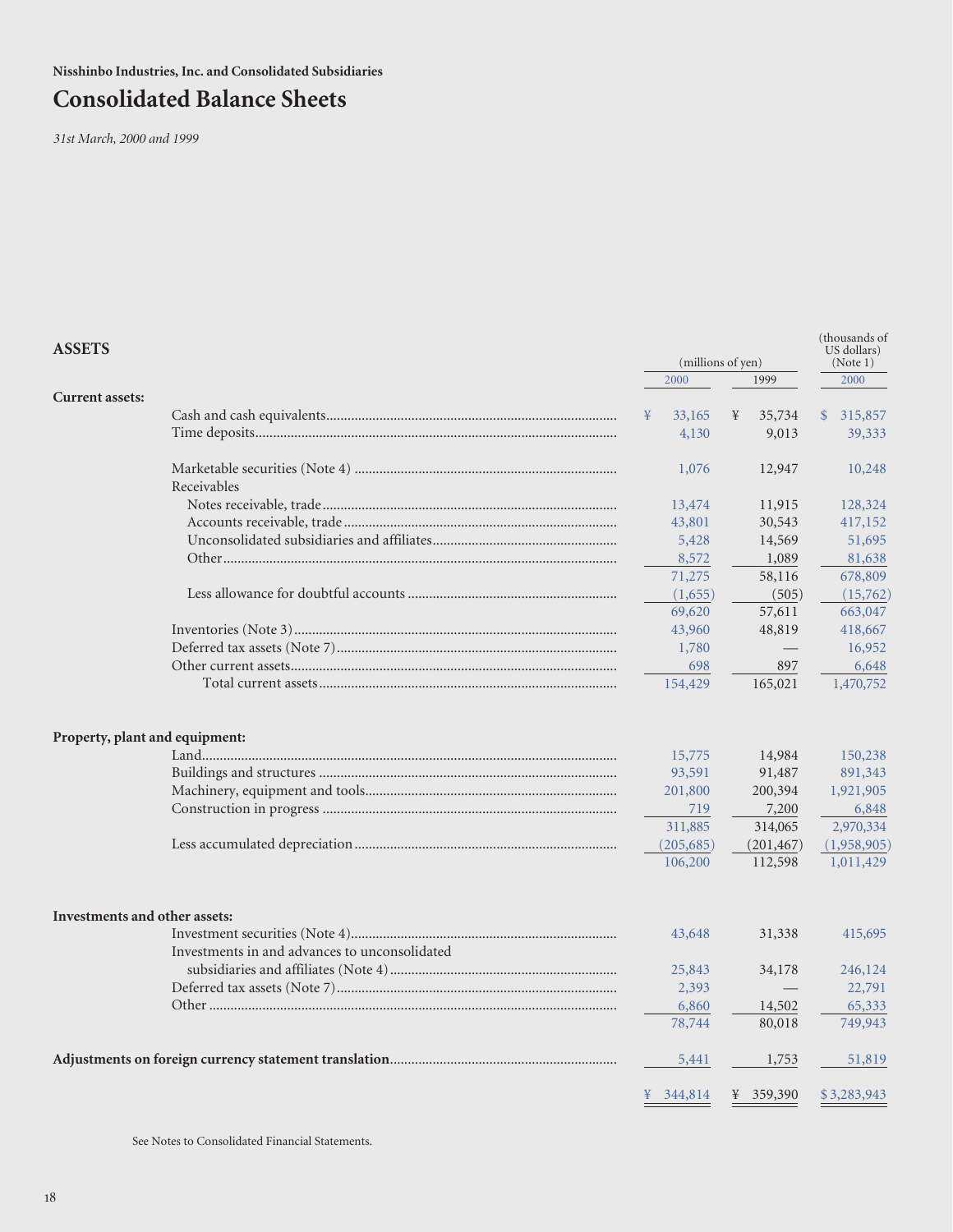| LIABILITIES AND SHAREHOLDERS' EQUITY                    |      | (millions of yen) |   |         |               | (thousands of<br>US dollars)<br>(Note 1) |
|---------------------------------------------------------|------|-------------------|---|---------|---------------|------------------------------------------|
|                                                         | 2000 |                   |   | 1999    |               | 2000                                     |
| <b>Current liabilities:</b>                             |      |                   |   |         |               |                                          |
|                                                         | ¥    | 50,220            | ¥ | 55,333  | $\mathcal{S}$ | 478,286                                  |
| Payables                                                |      | 1,279             |   | 4,359   |               | 12,181                                   |
|                                                         |      | 22,559            |   | 18,773  |               | 214,847                                  |
|                                                         |      | 794               |   | 1,102   |               | 7,562                                    |
|                                                         |      | 4,536             |   | 5,634   |               | 43,200                                   |
|                                                         |      | 27,889            |   | 25,509  |               | 265,609                                  |
|                                                         |      | 4,811             |   | 5,092   |               | 45,819                                   |
|                                                         |      | 3,912             |   | 3,873   |               | 37,257                                   |
|                                                         |      | 2,135             |   | 1,527   |               | 20,333                                   |
|                                                         |      | 1,038             |   | 872     |               | 9,886                                    |
|                                                         |      | 91,284            |   | 96,565  |               | 869,371                                  |
| Long-term liabilities:                                  |      |                   |   |         |               |                                          |
|                                                         |      | 8,583             |   | 8,916   |               | 81,743                                   |
|                                                         |      | 22,514            |   | 21,703  |               | 214,419                                  |
|                                                         |      | 190               |   |         |               | 1,810                                    |
|                                                         |      | 19,080            |   | 30,058  |               | 181,714                                  |
|                                                         |      | 50,367            |   | 60,677  |               | 479,686                                  |
|                                                         |      | 3,037             |   | 1,369   |               | 28,924                                   |
| Commitments and contingencies (Note 11)                 |      |                   |   |         |               |                                          |
| Shareholders' equity (Notes 9 and 12):<br>Common stock: |      |                   |   |         |               |                                          |
| Authorised                                              |      |                   |   |         |               |                                          |
| 2000 - 391,000,000 shares                               |      |                   |   |         |               |                                          |
| 1999 - 400,000,000 shares                               |      |                   |   |         |               |                                          |
| Issued with par value of ¥50 per share                  |      |                   |   |         |               |                                          |
| 2000 - 227,443,939 shares                               |      |                   |   |         |               |                                          |
|                                                         |      | 27,588            |   | 27,588  |               | 262,743                                  |
|                                                         |      | 20,401            |   | 20,401  |               | 194,295                                  |
|                                                         |      | 152,198           |   | 152,791 |               | 1,449,505                                |
|                                                         |      | 200,187           |   | 200,780 |               | 1,906,543                                |
|                                                         |      | (61)              |   | (1)     |               | (581)                                    |
|                                                         |      | 200,126           |   | 200,779 |               | 1,905,962                                |
|                                                         | ¥    | 344,814           | ¥ | 359,390 |               | \$3,283,943                              |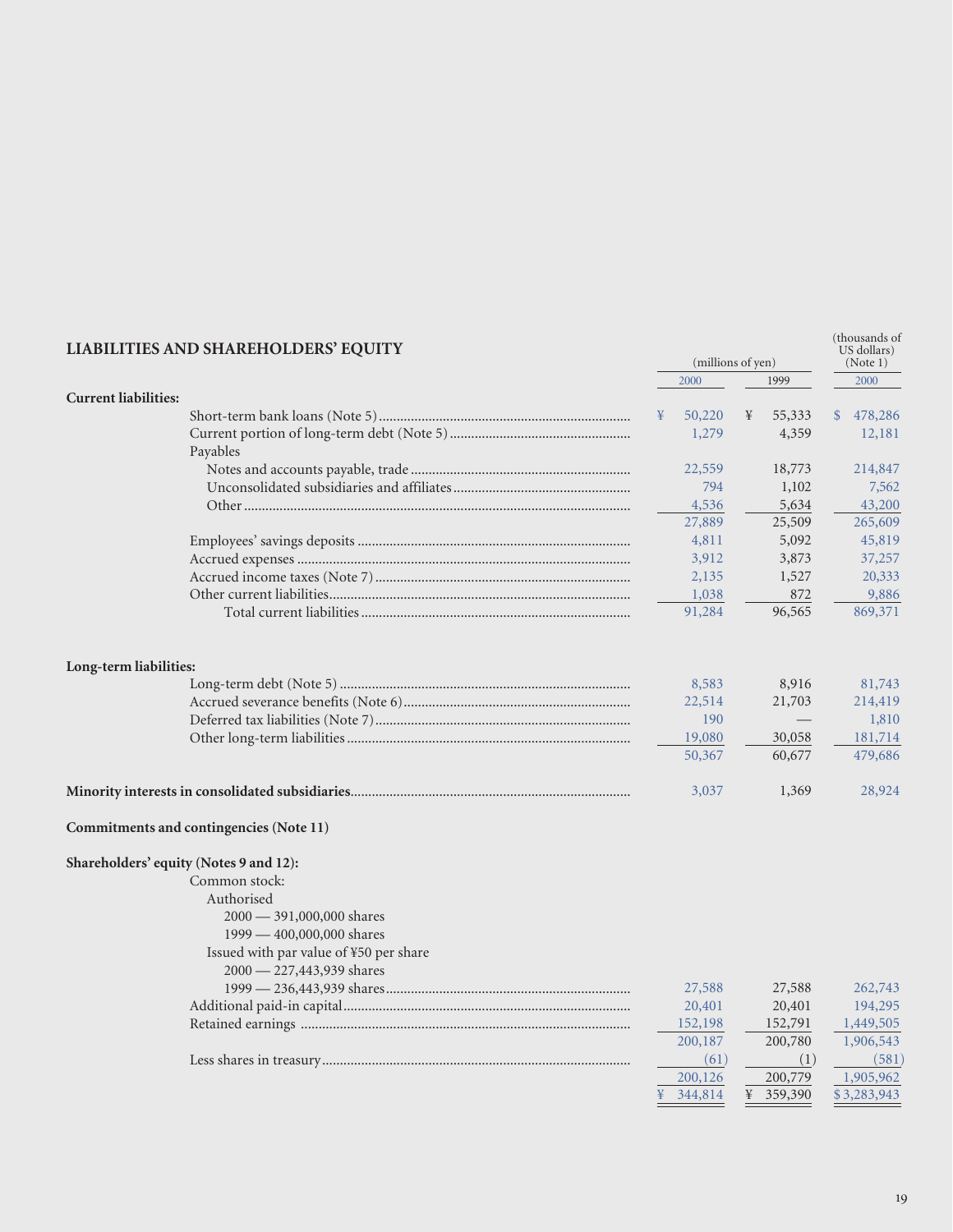# **Consolidated Statements of Income**

*Years ended 31st March, 2000 and 1999*

|                          |   | (millions of yen)     |   |           |              | (thousands of<br>US dollars)<br>(Note 1) |  |      |  |
|--------------------------|---|-----------------------|---|-----------|--------------|------------------------------------------|--|------|--|
|                          |   | 1999<br>2000          |   |           |              |                                          |  | 2000 |  |
|                          |   | $\frac{1}{2}$ 227,452 |   | ¥ 226,800 |              | \$2,166,209                              |  |      |  |
| Costs and expenses:      |   |                       |   |           |              |                                          |  |      |  |
|                          |   | 197,408               |   | 201,447   |              | 1,880,076                                |  |      |  |
|                          |   | 25,904                |   | 24,980    |              | 246,705                                  |  |      |  |
|                          |   | 223,312               |   | 226,427   |              | 2,126,781                                |  |      |  |
|                          |   | 4,140                 |   | 373       |              | 39,428                                   |  |      |  |
| Other income (expenses): |   |                       |   |           |              |                                          |  |      |  |
|                          |   | 2,428                 |   | 2,533     |              | 23,124                                   |  |      |  |
|                          |   | (1,526)               |   | (1,780)   |              | (14, 533)                                |  |      |  |
|                          |   | (296)                 |   | (2,048)   |              | (2,819)                                  |  |      |  |
|                          |   | 665                   |   | 7,478     |              | 6,333                                    |  |      |  |
|                          |   | 1,271                 |   | 6,183     |              | 12,105                                   |  |      |  |
|                          |   | 5,411                 |   | 6,556     |              | 51,533                                   |  |      |  |
| Income taxes (Note 7)    |   |                       |   |           |              |                                          |  |      |  |
|                          |   | 3,591                 |   | 2,466     |              | 34,200                                   |  |      |  |
|                          |   | (1,139)               |   |           |              | (10, 848)                                |  |      |  |
|                          |   | 2,452                 |   | 2,466     |              | 23,352                                   |  |      |  |
|                          |   | 2,959                 |   | 4,090     |              | 28,181                                   |  |      |  |
|                          |   | (311)                 |   | 71        |              | (2,962)                                  |  |      |  |
|                          |   | 2,648                 | ¥ | 4,161     | $\mathbb{S}$ | 25,219                                   |  |      |  |
|                          |   | (yen)                 |   |           |              | (US dollars)                             |  |      |  |
| Per share:               |   |                       |   |           |              |                                          |  |      |  |
|                          | ¥ | 11.36                 | ¥ | 17.60     |              | 0.11                                     |  |      |  |
|                          |   | 7.00                  |   | 7.00      |              | 0.07                                     |  |      |  |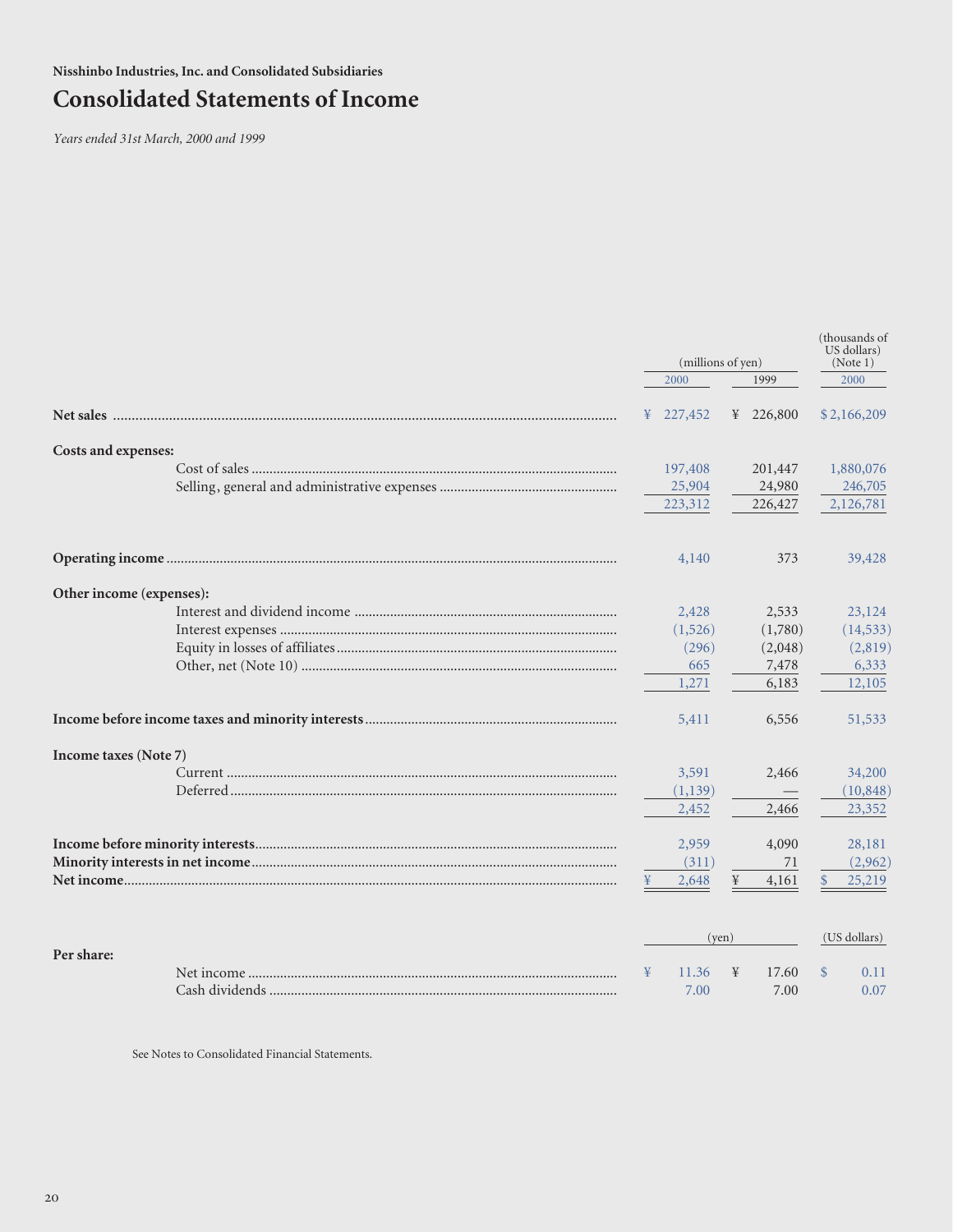# **Consolidated Statements of Shareholders' Equity**

*Years ended 31st March, 2000 and 1999*

|                             |                                                                           | (millions of yen) |                     |                 | (thousands of |                              |             |
|-----------------------------|---------------------------------------------------------------------------|-------------------|---------------------|-----------------|---------------|------------------------------|-------------|
|                             |                                                                           |                   | 2000                |                 | 1999          |                              | 2000        |
| Common stock:               |                                                                           |                   |                     |                 |               |                              |             |
|                             | Balance at beginning of year                                              |                   |                     |                 |               |                              |             |
|                             |                                                                           |                   | 27,588              | ¥               | 27,588        | <sup>\$</sup>                | 262,743     |
|                             | Balance at end of year                                                    |                   |                     |                 |               |                              |             |
|                             | $(2000 - 227,443,939 \text{ shares}; 1999 - 236,443,939 \text{ shares}).$ |                   | ¥ 27,588            | ¥               | 27,588        | $\mathcal{S}$                | 262,743     |
| Additional paid-in capital: |                                                                           |                   |                     |                 |               |                              |             |
|                             |                                                                           | $\frac{1}{2}$     | 20,401              | ¥               | 20,401        |                              | \$194,295   |
|                             |                                                                           |                   | ¥ $20,401$          | ¥               | 20,401        |                              | 194,295     |
| <b>Retained earnings:</b>   |                                                                           |                   |                     |                 |               |                              |             |
|                             |                                                                           |                   | $\frac{152,791}{2}$ |                 | ¥ 151,385     |                              | \$1,455,153 |
|                             |                                                                           |                   | 4,364               |                 |               |                              | 41,562      |
|                             | Adjustments due to decrease in 2000 and increase in 1999                  |                   |                     |                 |               |                              |             |
|                             |                                                                           |                   | (873)               |                 | (959)         |                              | (8,314)     |
|                             |                                                                           |                   | (99)                |                 |               |                              | (943)       |
|                             | Adjustments due to decrease in ownership interest in                      |                   |                     |                 |               |                              |             |
|                             |                                                                           |                   | (319)               |                 | (48)          |                              | (3,038)     |
|                             |                                                                           |                   | 2,648               |                 | 4,161         |                              | 25,219      |
|                             |                                                                           |                   | (1,653)             |                 | (1,656)       |                              | (15,743)    |
|                             |                                                                           |                   | (86)                |                 | (92)          |                              | (819)       |
|                             |                                                                           |                   | (4, 575)            |                 |               |                              | (43, 572)   |
|                             |                                                                           |                   | 152,198             |                 | ¥ 152,791     |                              | \$1,449,505 |
| Treasury stock at cost:     |                                                                           |                   |                     |                 |               |                              |             |
|                             |                                                                           | $(\frac{1}{2})$   | 1)                  | $(\frac{1}{2})$ | 1)            | (S)                          | 10)         |
|                             |                                                                           |                   | (60)                |                 |               |                              | (571)       |
|                             |                                                                           | (¥                | 61)                 | $(\frac{1}{2})$ | 1)            | $\left( \frac{6}{5} \right)$ | 581)        |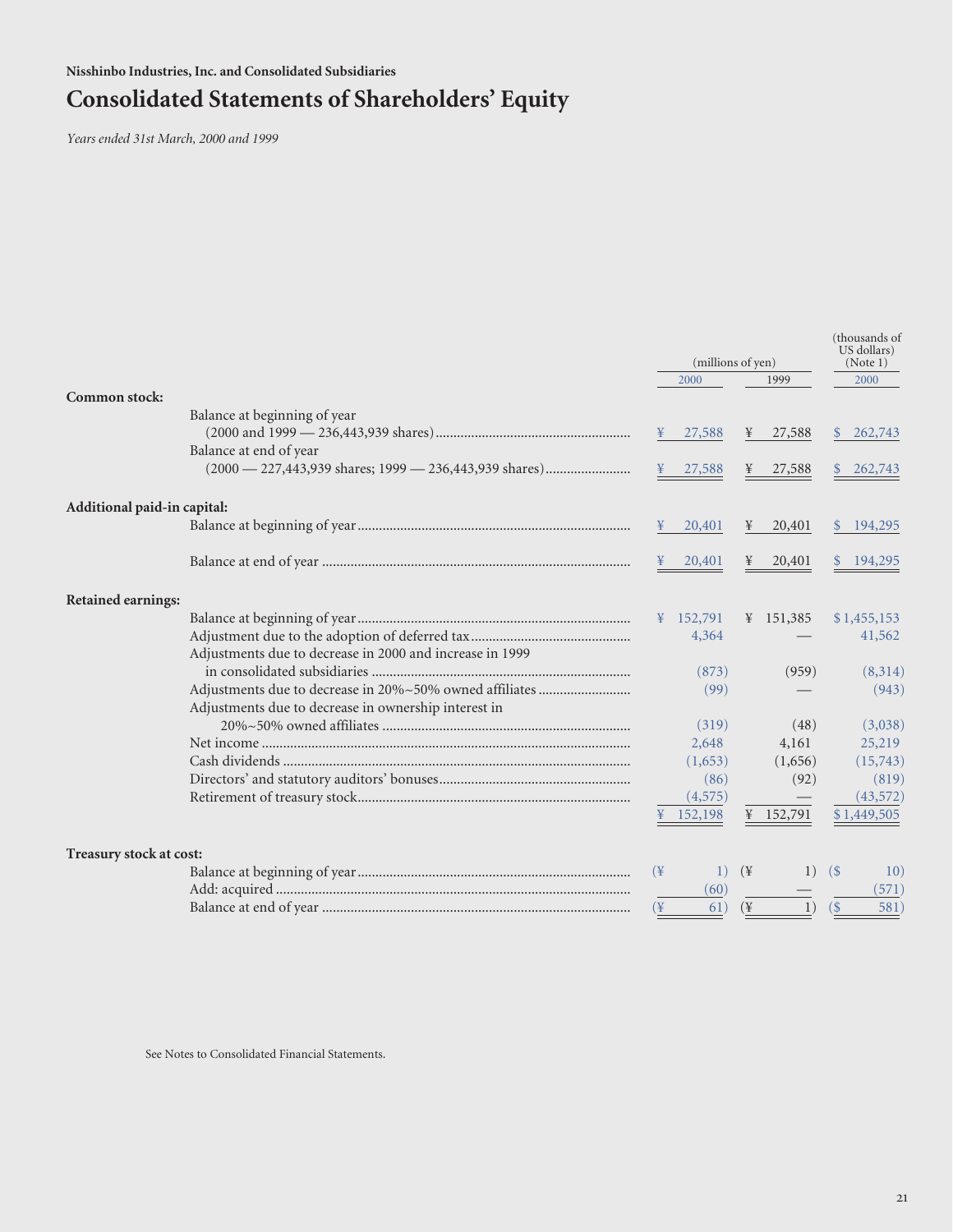# **Consolidated Statements of Cash Flows**

*Years ended 31st March, 2000 and 1999*

|                                                                                   |   |                   |   | (thousands of<br>US dollars) |               |                  |
|-----------------------------------------------------------------------------------|---|-------------------|---|------------------------------|---------------|------------------|
|                                                                                   |   | (millions of yen) |   |                              |               | (Note 1)         |
|                                                                                   |   | 2000              |   | 1999                         |               | 2000             |
| Cash flows from operating activities:                                             |   |                   |   |                              |               |                  |
|                                                                                   | ¥ | 5,411             | ¥ | 6,556                        | $\mathcal{S}$ | 51,533           |
| Adjustments to reconcile net income to net cash provided by operating activities: |   |                   |   |                              |               |                  |
|                                                                                   |   | (3,032)           |   | (2,238)                      |               | (28, 876)        |
|                                                                                   |   | 14,228<br>296     |   | 13,411<br>2,048              |               | 135,505<br>2,819 |
|                                                                                   |   | 849               |   | 10                           |               | 8,086            |
|                                                                                   |   |                   |   |                              |               |                  |
|                                                                                   |   | 1,986             |   | 1,889                        |               | 18,914           |
|                                                                                   |   | (1,718)           |   | (1, 449)                     |               | (16,362)         |
|                                                                                   |   | (92)              |   | (92)                         |               | (876)            |
|                                                                                   |   | 33                |   | (5)                          |               | 314              |
|                                                                                   |   | (733)             |   | (1,848)                      |               | (6,981)          |
| Gain on sale of investment securities and investments in                          |   |                   |   |                              |               |                  |
|                                                                                   |   | (5, 411)          |   | (7,372)                      |               | (51, 533)        |
|                                                                                   |   | 657               |   | 810                          |               | 6,257            |
|                                                                                   |   | 2,331             |   |                              |               | 22,200           |
|                                                                                   |   | (336)             |   | (780)                        |               | (3,200)          |
| Changes in operating assets and liabilities:                                      |   |                   |   |                              |               |                  |
|                                                                                   |   | (11,044)          |   | 6,992                        |               | (105, 181)       |
|                                                                                   |   | 4,092             |   | 3,816                        |               | 38,972           |
|                                                                                   |   | 3,583             |   | (814)                        |               | 34,124           |
|                                                                                   |   | (117)             |   | (271)                        |               | (1,115)          |
|                                                                                   |   | 10,983            |   | 20,663                       |               | 104,600          |
| Cash flows from investing activities:                                             |   |                   |   |                              |               |                  |
|                                                                                   |   | 569               |   |                              |               |                  |
|                                                                                   |   |                   |   | 14,377                       |               | 5,419            |
|                                                                                   |   | 1,405             |   | 9,938                        |               | 13,381           |
| Proceeds from sale of investment securities and investments                       |   |                   |   |                              |               |                  |
|                                                                                   |   | 13,381            |   | 7,780                        |               | 127,438          |
|                                                                                   |   | (24, 447)         |   | (15, 481)                    |               | (232, 829)       |
|                                                                                   |   | (449)             |   | (4,932)                      |               | (4,276)          |
| Payment for purchase of investment securities and                                 |   |                   |   |                              |               |                  |
| investments in and advances to unconsolidated subsidiaries and affiliates         |   | (1,607)           |   | (23, 404)                    |               | (15,305)         |
|                                                                                   |   | (2,039)           |   | (147)                        |               | (19, 419)        |
|                                                                                   |   | 3,159             |   | (193)                        |               | 30,086           |
|                                                                                   |   | (288)             |   | (122)                        |               | (2,743)          |
|                                                                                   |   | (10, 316)         |   | (12, 184)                    |               | (98, 248)        |
| Cash flows from financing activities:                                             |   |                   |   |                              |               |                  |
|                                                                                   |   | 1,455             |   | 3,130                        |               | 13,857           |
|                                                                                   |   | (3, 495)          |   | (26, 496)                    |               | (33, 285)        |
|                                                                                   |   |                   |   |                              |               |                  |
|                                                                                   |   | (519)             |   | 23,134                       |               | (4, 942)         |
|                                                                                   |   |                   |   |                              |               |                  |
|                                                                                   |   | (1,653)           |   | (1,656)                      |               | (15,743)         |
|                                                                                   |   | (4, 575)          |   |                              |               | (43, 572)        |
|                                                                                   |   | (9)               |   |                              |               | (86)             |
|                                                                                   |   | (8,796)           |   | (1,888)                      |               | (83,771)         |
|                                                                                   |   | (336)             |   | (39)                         |               | (3,200)          |
|                                                                                   |   | (8, 465)          |   | 6,552                        |               | (80,619)         |
| Cash and cash equivalents of newly consolidated subsidiaries at beginning of year |   | 5,896             |   | 66                           |               | 56,152           |
|                                                                                   |   | 35,734            |   | 29,116                       |               | 340,324          |
|                                                                                   |   | 33,165            |   | 35,734                       |               | 315,857          |
|                                                                                   |   |                   |   |                              |               |                  |
| Noncash investing and financing activities :                                      |   |                   |   |                              |               |                  |
|                                                                                   | ¥ | 1,324             | ¥ | 2,537                        | $\mathbb{S}$  | 12,610           |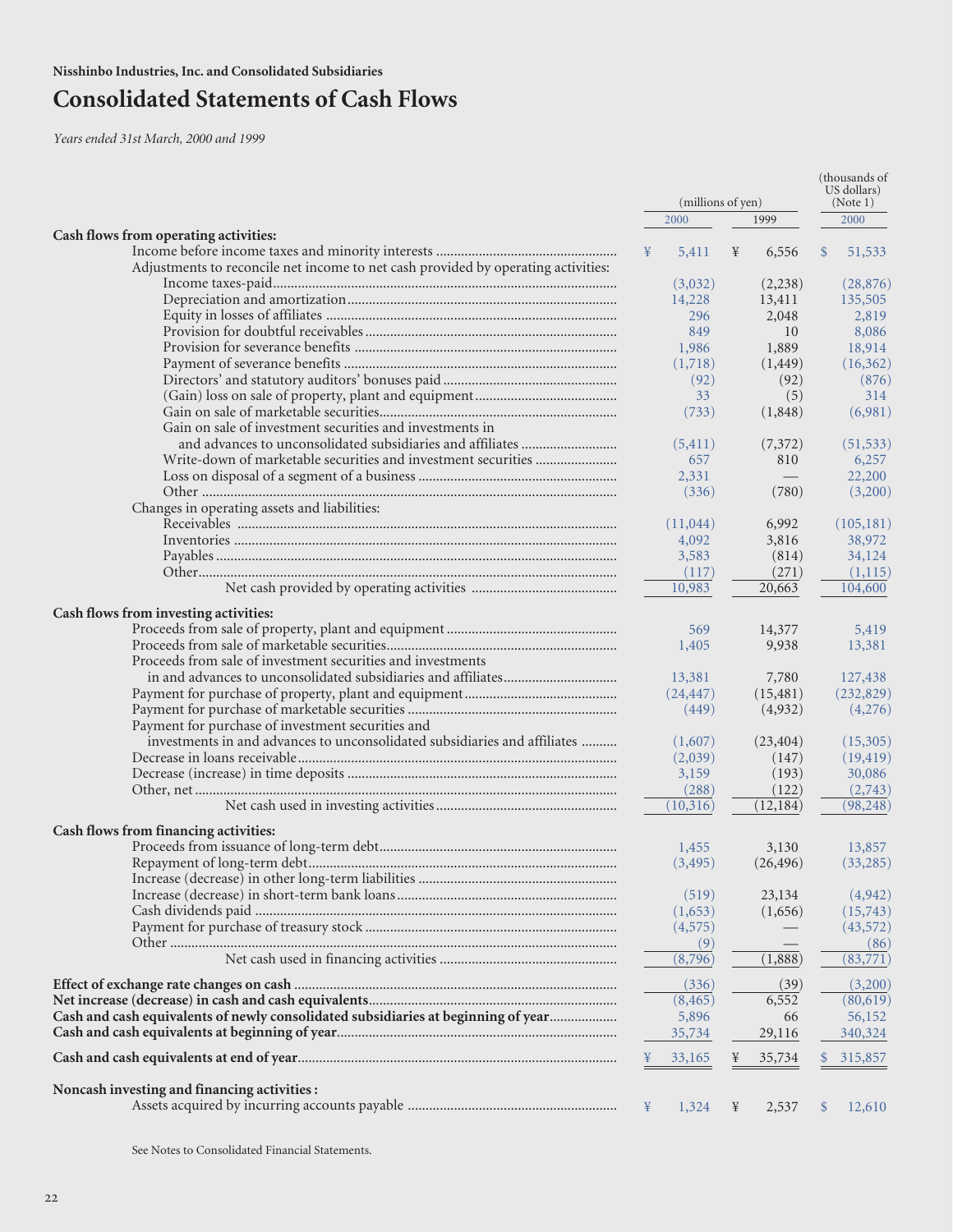## **Notes to Consolidated Financial Statements**

## **1. BASIS OF PRESENTING FINANCIAL STATEMENTS:**

The accompanying consolidated financial statements have been prepared in accordance with the provisions set forth in the Japanese Securities and Exchange Law and its related accounting regulations, and in conformity with accounting principles and practices generally accepted in Japan, which are different in certain respects as to application and disclosure requirements of International Accounting Standards. The consolidated financial statements are not intended to present the financial position, results of operations and cash flows in accordance with accounting principles and practices generally accepted in countries and jurisdictions other than Japan.

Effective 1st April, 1999, consolidated statements of cash flows are required to be prepared under Japanese accounting standards, and such statements for the years ended 31st March 2000 and 1999 are presented herein.

In addition, the accompanying footnotes include information which is not required under generally accepted accounting principles and practices in Japan but is presented herein as additional information.

The United States dollar (\$) amounts included herein are given solely for convenience and are stated, as a matter of arithmetical computation only, at the rate of  $\frac{1}{2}105 = \frac{1}{5}1$ , the approximate exchange rate at 31st March, 2000. The translations should not be construed as representations that the Japanese yen amounts have been, could have been, or could in the future be, converted into United States dollars.

## **2. SUMMARY OF SIGNIFICANT ACCOUNTING POLICIES:**

#### *(a) Basis of consolidation*

The accompanying consolidated financial statements include the accounts of Nisshinbo Industries, Inc. ("Nisshinbo") and its majority-owned subsidiaries (for the year ended 31st March 1999).

Effective 1st April, 1999, the Company and its consolidated subsidiaries changed its consolidation scope from the application of the ownership concept to the control concept.

Investments in 20%~50% owned affiliates were accounted for by the equity method.

Intercompany transactions and accounts have been eliminated.

#### *(b) Foreign currency transactions*

Short-term receivables, payables and short-term bank loans in foreign currencies are translated into Japanese yen at the current exchange rates as of the balance sheet dates.

Investments in and advances to subsidiaries and affiliates in foreign currencies are translated at the historical rates effective at the dates of transaction from which such accounts were originated.

#### *(c) Foreign currency financial statements*

Assets, liabilities, income and expenses of foreign subsidiaries are translated into Japanese yen at the current exchange rates as of the balance sheet date.

*(d) Cash and cash equivalents*

In reporting cash flows, Nisshinbo and its consolidated subsidiaries consider cash and time deposits with maturities of six months or less to be cash and cash equivalents. Such time deposits may be withdrawn on demand without diminution of principal.

#### *(e) Investments*

Current and non-current portfolios of marketable debt and equity securities are stated at the lower of cost or market. Other investments are stated at cost.

#### *(f) Inventories*

Inventories are stated principally at the lower of cost or market, cost being substantially determined by the average cost method.

#### *(g) Property, plant and equipment*

Property, plant and equipment is stated at cost. Depreciation is computed principally on the declining balance method over their estimated useful lives.

*(h) Accrued severance benefits*

The annual provision for severance payments is calculated to state the liability at the amount that would be required if all employees eligible for severance payments should terminate their employment at the balance sheet date, less amounts funded. With minor exceptions, such provision includes those for directors and statutory auditors of Nisshinbo and its consolidated subsidiaries. Normal and prior service costs of Nisshinbo and its consolidated subsidiaries' non-contributory pension plans are charged to income and funded currently.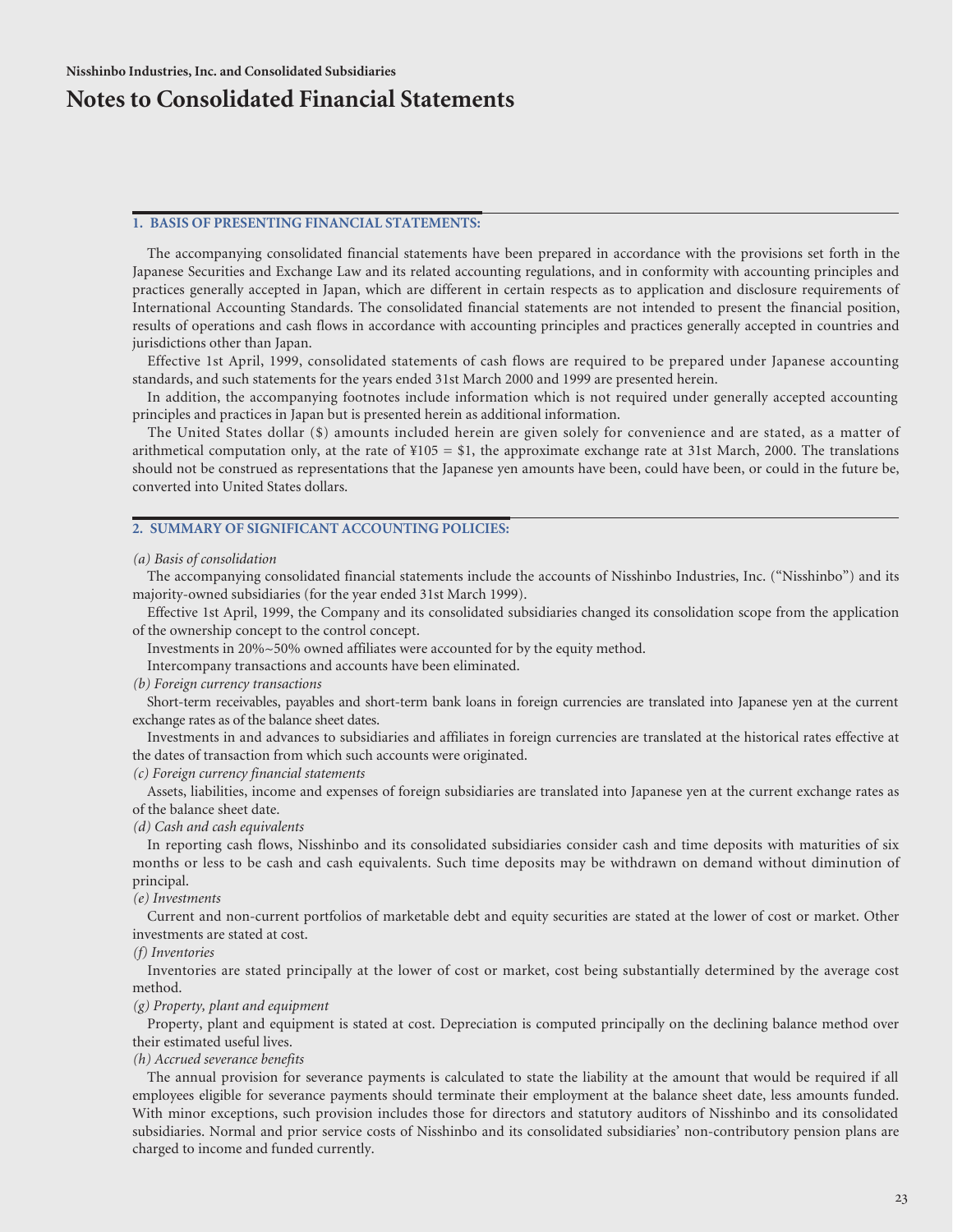#### *(i) Income taxes*

Effective 1st April, 1999, Nisshinbo and its consolidated subsidiaries adopted an accounting method for the allocation of income taxes based on the asset and liability method. The cumulative effect of the application of interperiod tax allocation in prior years in the amount of ¥4,364 million (\$41,562 thousand) is included as an adjustment to retained earnings as of 1st April, 1999. Such cumulative effect is calculated by applying the income tax rate stipulated by enacted tax laws as of 1st April, 1999.

Deferred income taxes are recorded to reflect the impact of temporary differences between assets and liabilities recognized for financial reporting purposes and such amounts recognized for tax purposes. These deferred taxes are measured by applying currently enacted tax laws to the temporary differences.

## **3. INVENTORIES:**

Inventories at 31st March, 2000 and 1999 were as follows:

| (millions of yen) |        |   |        | (thousands of<br>US dollars) |         |  |  |
|-------------------|--------|---|--------|------------------------------|---------|--|--|
|                   | 2000   |   | 1999   |                              | 2000    |  |  |
|                   | 26,711 | ¥ | 29,832 |                              | 254,390 |  |  |
|                   | 8.533  |   | 8.691  |                              | 81,267  |  |  |
|                   | 8,716  |   | 10,296 |                              | 83,010  |  |  |
|                   | 43,960 |   | 48,819 |                              | 418,667 |  |  |

## **4. MARKETABLE EQUITY SECURITIES:**

At 31st March, 2000 and 1999, the aggregate cost and market value of current and non-current portfolios of marketable equity securities included in marketable securities, investment securities and investments in unconsolidated subsidiaries and affiliates were summarised as follows:

|                         |              | (millions of yen) |   |             |      | (thousands of<br>US dollars) |
|-------------------------|--------------|-------------------|---|-------------|------|------------------------------|
|                         | 1999<br>2000 |                   |   |             | 2000 |                              |
| Current portfolios:     |              |                   |   |             |      |                              |
|                         |              | 571               | ¥ | $12,677$ \$ |      | 5,438                        |
|                         |              | 1,571             |   | 42,872      |      | 14,962                       |
| Non-current portfolios: |              |                   |   |             |      |                              |
|                         |              | 58,341            |   | 45,983      |      | 555,629                      |
| Market value            |              | 202,975           |   | 129,630     |      | 1,933,095                    |
|                         |              |                   |   |             |      |                              |

#### **5. SHORT-TERM BANK LOANS AND LONG-TERM DEBT:**

Short-term bank loans at 31st March, 2000 and 1999 were principally represented by 180 to 365 days notes issued by Nisshinbo and its consolidated subsidiaries to banks. The annual interest rates applicable to the short-term bank loans at 31st March, 2000 and 1999 were 0.8% to 8.8% and 0.7% to 8.8%, respectively.

Long-term debt at 31st March, 2000 and 1999 consisted of the following:

|                                                                       | (millions of yen) |         |   | (thousands of<br>US dollars) |          |           |
|-----------------------------------------------------------------------|-------------------|---------|---|------------------------------|----------|-----------|
|                                                                       |                   | 2000    |   | 1999                         |          | 2000      |
| Long-term debt with collateral:                                       |                   |         |   |                              |          |           |
| Loans from banks maturing serially to 2007, ranging from 1.6% to 4.7% | ¥                 | 1,562   | ¥ | 1,590                        | <b>S</b> | 14,876    |
| Non-interest bearing loan from a governmental institute               |                   |         |   |                              |          |           |
|                                                                       |                   |         |   | 107                          |          |           |
| Long-term debt without collateral:                                    |                   |         |   |                              |          |           |
| Loans from banks maturing serially to 2005, ranging from 1.4% to 6.6% |                   | 2.539   |   | 2,089                        |          | 24,181    |
|                                                                       |                   |         |   | 3,519                        |          |           |
|                                                                       |                   | 5,761   |   | 5,970                        |          | 54,867    |
|                                                                       |                   | 9,862   |   | 13,275                       |          | 93,924    |
|                                                                       |                   | (1,279) |   | (4,359)                      |          | (12, 181) |
|                                                                       |                   | 8.583   |   | 8.916                        |          | 81,743    |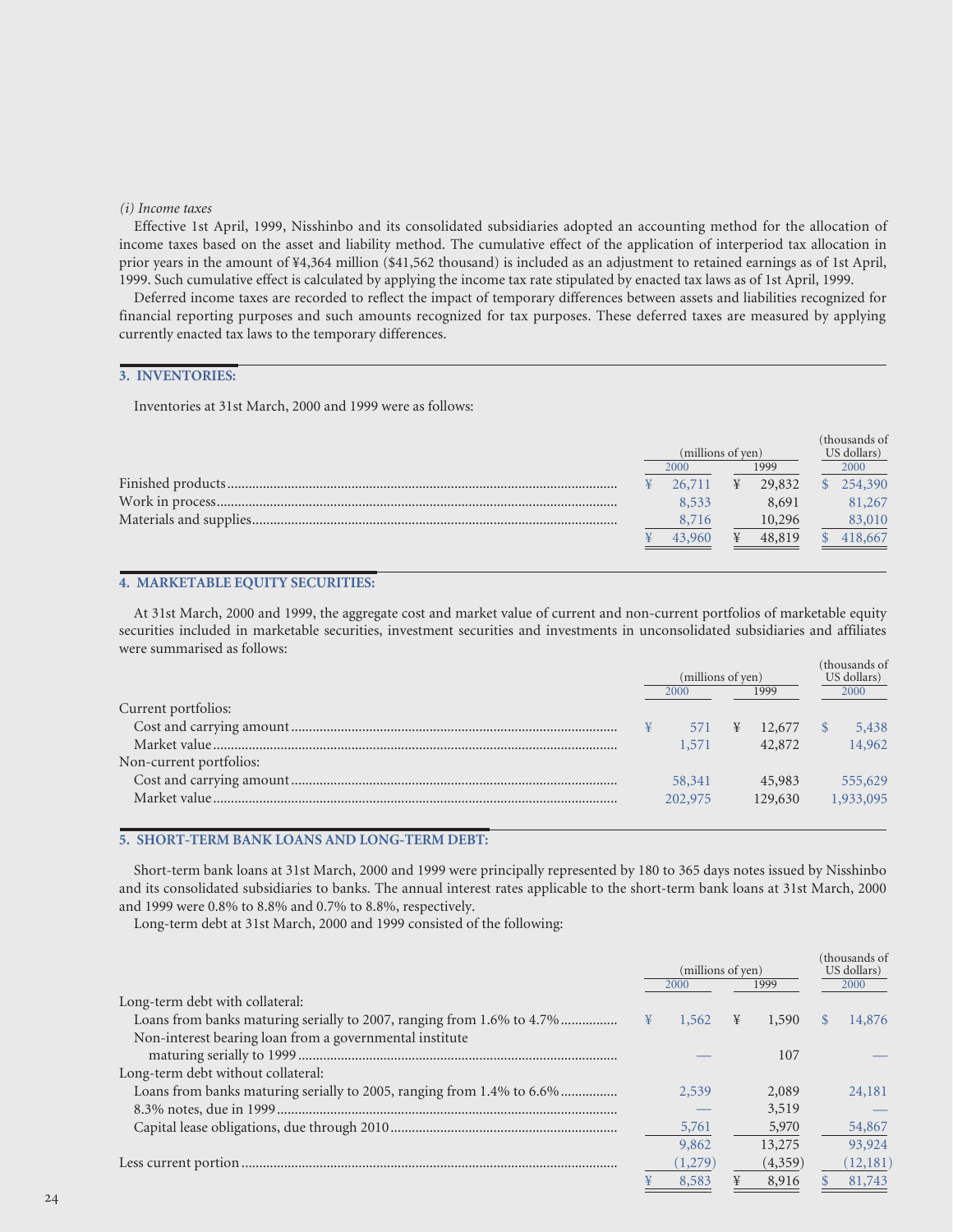Annual maturities of long-term debt were as follows:

| 12,181 |
|--------|
| 9,467  |
| 9.219  |
| 21,067 |
| 41.990 |
|        |
|        |

At 31st March, 2000 and 1999, net book value of assets pledged as collateral for short-term bank loans and long-term loans from banks and a governmental institute was as follows:

|  | (millions of yen) |       | (thousands of<br>US dollars) |
|--|-------------------|-------|------------------------------|
|  | 2000              | 1999  | 2000                         |
|  | 7.341             | 4.559 | 69,914                       |
|  |                   |       |                              |
|  | $-54$             | 4.644 | 69.914                       |

## **6. RETIREMENT AND PENSION PLANS:**

Under most circumstances, employees terminating their employment are entitled to lump-sum severance payments based on the rate of pay at termination, years of service and certain other factors.

Provisions for severance payments charged to income for the years ended 31st March, 2000 and 1999 were ¥1,986 million (\$18,914 thousand) and ¥1,889 million, respectively.

In addition to the lump-sum severance payments described above, most employees are covered by Nisshinbo and its consolidated subsidiaries' non-contributory pension plans. Pension costs charged to income for the years ended 31st March, 2000 and 1999 were ¥383 million (\$3,648 thousand) and ¥347 million, respectively.

## **7. INCOME TAXES:**

The tax effects of significant temporary differences and loss carryforwards which resulted in deferred tax assets and liabilities at 31st March, 2000 are as follows:

|                           | millions of yen | thousands of US dollars |  |
|---------------------------|-----------------|-------------------------|--|
| Deferred tax assets:      |                 |                         |  |
|                           | ¥<br>617        | \$<br>5,876             |  |
|                           | 1,939           | 18,467                  |  |
|                           | 493             | 4,695                   |  |
|                           | 436             | 4,152                   |  |
|                           | 6,288           | 59,886                  |  |
|                           | 1,340           | 12,762                  |  |
|                           | (2,259)         | (21,514)                |  |
|                           | ¥<br>8,854      | 84,324                  |  |
| Deferred tax liabilities: |                 |                         |  |
|                           | ¥<br>4,843      | 46,124                  |  |
|                           | 28              | 267                     |  |
|                           | ¥<br>4,871      | 46,391                  |  |
|                           | 3,983           | 37,933                  |  |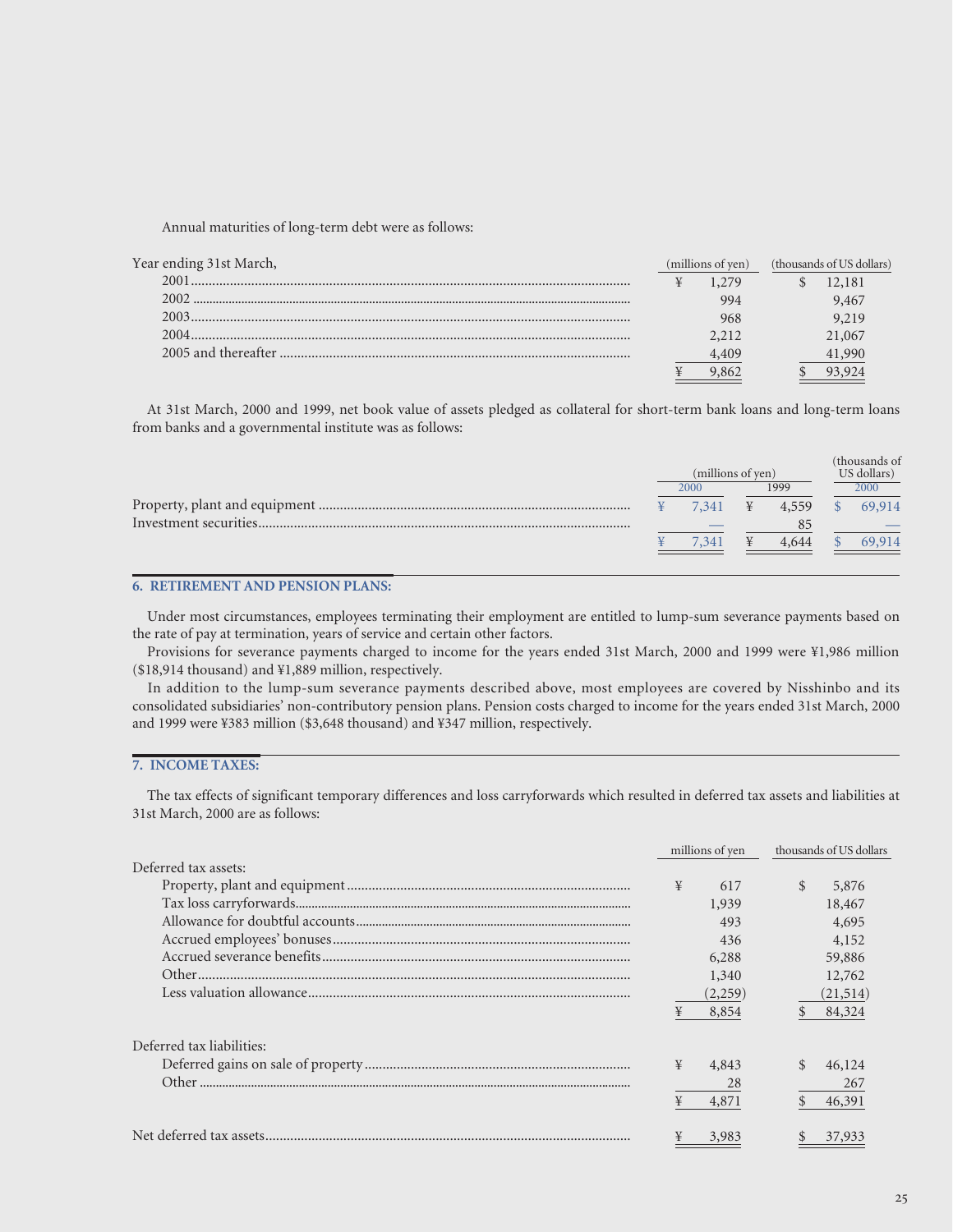A reconciliation between the normal effective statutory tax rate for the year ended 31st March, 2000 and the actual effective tax rates reflected in the acompanying consolidated statement of income is as follows:

| $.0\%$ |
|--------|
|        |
|        |
|        |
| (3.7)  |
|        |
|        |
|        |

#### **8. LEASING ARRANGEMENTS:**

The Company and its consolidated subsidiaries lease machinery and other facilities under non-cancellable agreements. Future minimum rental payments on the above leases are as follows:

| Year ending 31st March, | (millions of ven) |     | (thousands of US dollars) |       |  |
|-------------------------|-------------------|-----|---------------------------|-------|--|
| 2001                    |                   | 610 |                           | 5,810 |  |
| 2002                    |                   |     |                           | 4.867 |  |
| 2003                    |                   | 349 |                           | 3.324 |  |
|                         |                   |     |                           | l.143 |  |
|                         |                   |     |                           |       |  |

Rental expenses charged to income for the years ended 31st March, 2000 and 1999 were ¥733 million (\$6,981 thousand) and ¥900 million, respectively.

### **9. SHAREHOLDERS' EQUITY:**

The Japanese Commercial Code provides that an amount equal to at least 10% of all cash payments which are made as an appropriation of retained earnings be appropriated as a legal reserve until such reserve equals 25% of stated value of capital stock. This reserve is not available for dividends but may be used to reduce a deficit by resolution of the shareholders or may be capitalised by resolution of the Board of Directors.

Dividends are approved by the shareholders at a meeting held subsequent to the fiscal year to which the dividend is applicable. In addition, a semi-annual interim dividend may be paid upon resolution of the Board of Directors, subject to limitations imposed by the Code.

The computation of net income per share is based on the weighted average number of shares of common stock outstanding during each fiscal year.

## **10. OTHER INCOME (EXPENSES) — OTHER, NET:**

Other income (expenses) — Other, net consisted of the following:

|                   |          |  |             |  | (thousands of |
|-------------------|----------|--|-------------|--|---------------|
| (millions of yen) |          |  | US dollars) |  |               |
| 1999<br>2000      |          |  | 2000        |  |               |
|                   |          |  |             |  | 314)          |
|                   | 6,144    |  | 9,220       |  | 58,514        |
|                   | (657)    |  | (810)       |  | (6, 257)      |
|                   | (2, 331) |  |             |  | (22,200)      |
|                   | (2, 458) |  | (937)       |  | (23, 410)     |
|                   | 665      |  | 7,478       |  | 6,333         |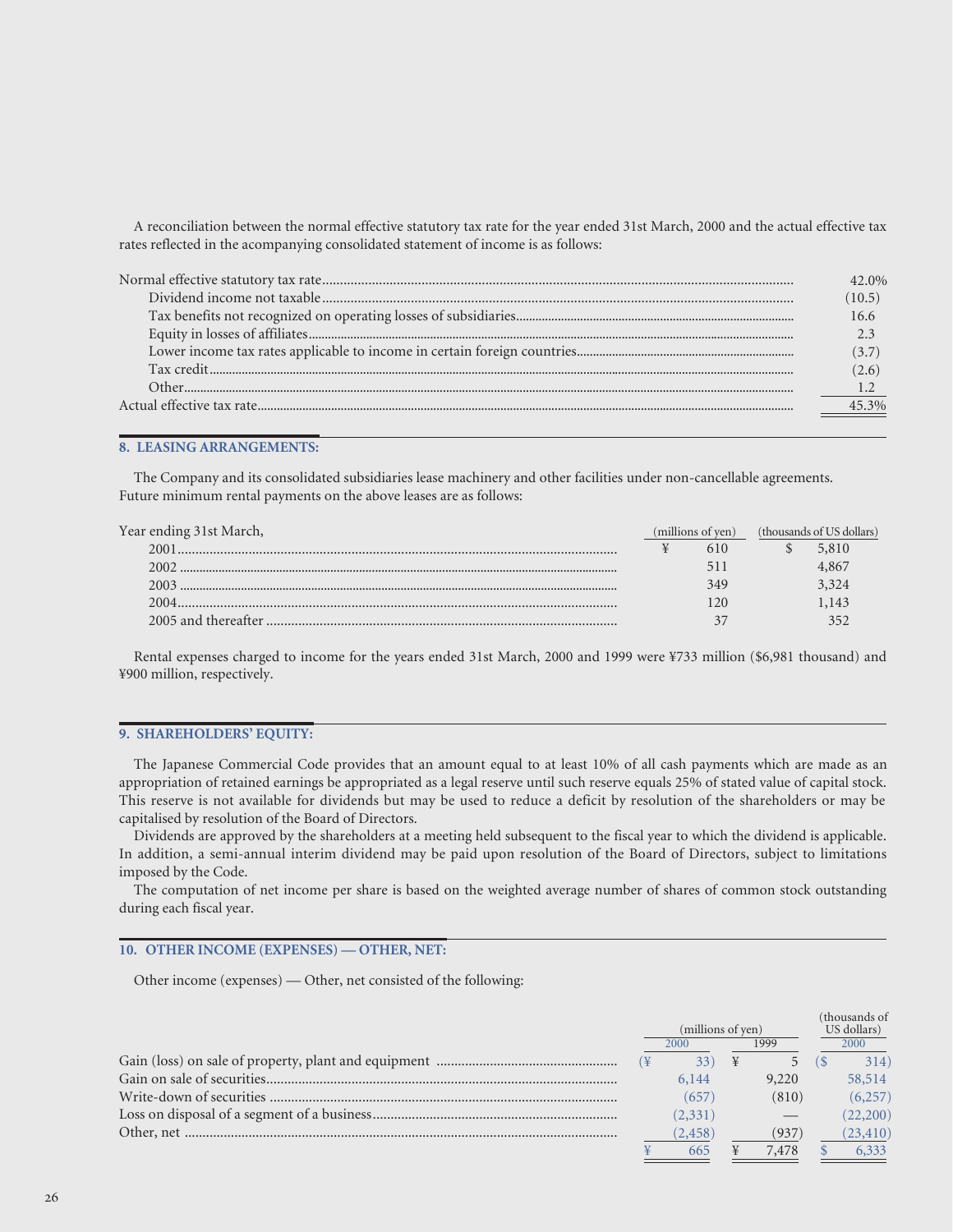#### **11. COMMITMENTS AND CONTINGENCIES:**

Contingent liabilities at 31st March, 2000 and 1999 for trade notes discounted with banks and trade-notes delivered with endorsements for payments amounted to ¥1,806 million (\$17,200 thousand) and ¥1,540 million, respectively. Contingent liabilities at 31st March, 2000 and 1999 for loans guaranteed amounted to ¥1,539 million (\$14,657 thousand) and ¥1,048 million, respectively.

Commitments for capital expenditures outstanding at 31st March, 2000 and 1999 were in the approximate amounts of ¥4,563 million (\$43,457 thousand) and ¥11,021 million, respectively.

#### **12. SUBSEQUENT EVENTS:**

On 29th June, 1999, Nisshinbo's shareholders authorised the appropriation of retained earnings as follows:

|  |  | (millions of yen) (thousands of US dollars) |  |  |
|--|--|---------------------------------------------|--|--|
|  |  | 796 \$ 7.581                                |  |  |
|  |  |                                             |  |  |

## **Independent Auditors' Report**

To the Board of Directors of Nisshinbo Industries, Inc.

We have audited the consolidated balance sheets of Nisshinbo Industries, Inc. and consolidated subsidiaries as of 31st March, 2000 and 1999, and the related consolidated statements of income, shareholders' equity, and cash flows for the year then ended, all expressed in Japanese yen. These financial statements are the responsibility of the Company's management. Our responsibility is to express an opinion on these financial statements based on our audits.

We conducted our audits in accordance with auditing standards, procedures and practices generally accepted and applied in Japan. Those standards require that we plan and perform the audit to obtain reasonable assurance about whether the financial statements are free of material misstatement. An audit includes examining, on a test basis, evidence supporting the amounts and disclosures in the financial statements. An audit also includes assessing the accounting principles used and significant estimates made by management, as well as evaluating the overall financial statement presentation. We believe that our audits provide a reasonable basis for our opinion.

In our opinion, the consolidated financial statements referred to above present fairly, in all material respects, the financial position of Nisshinbo Industries, Inc. and consolidated subsidiaries as of 31st March, 2000 and 1999, and the results of their operations and their cash flows for the year then ended, in conformity with accounting principles and practices generally accepted in Japan applied.

The United States dollar amounts shown in the consolidated financial statements have been translated solely for convenience. We have reviewed this translation and, in our opinion, the consolidated financial statements expressed in Japanese yen have been translated into US dollars on the basis described in Note 1.

M Tenteestrip

Masami Tsukeshiba **Etsuko Nagashima** C

29th June, 2000 Tokyo, Japan

E. Nagashtma

*Certified Public Accountant Certified Public Accountant*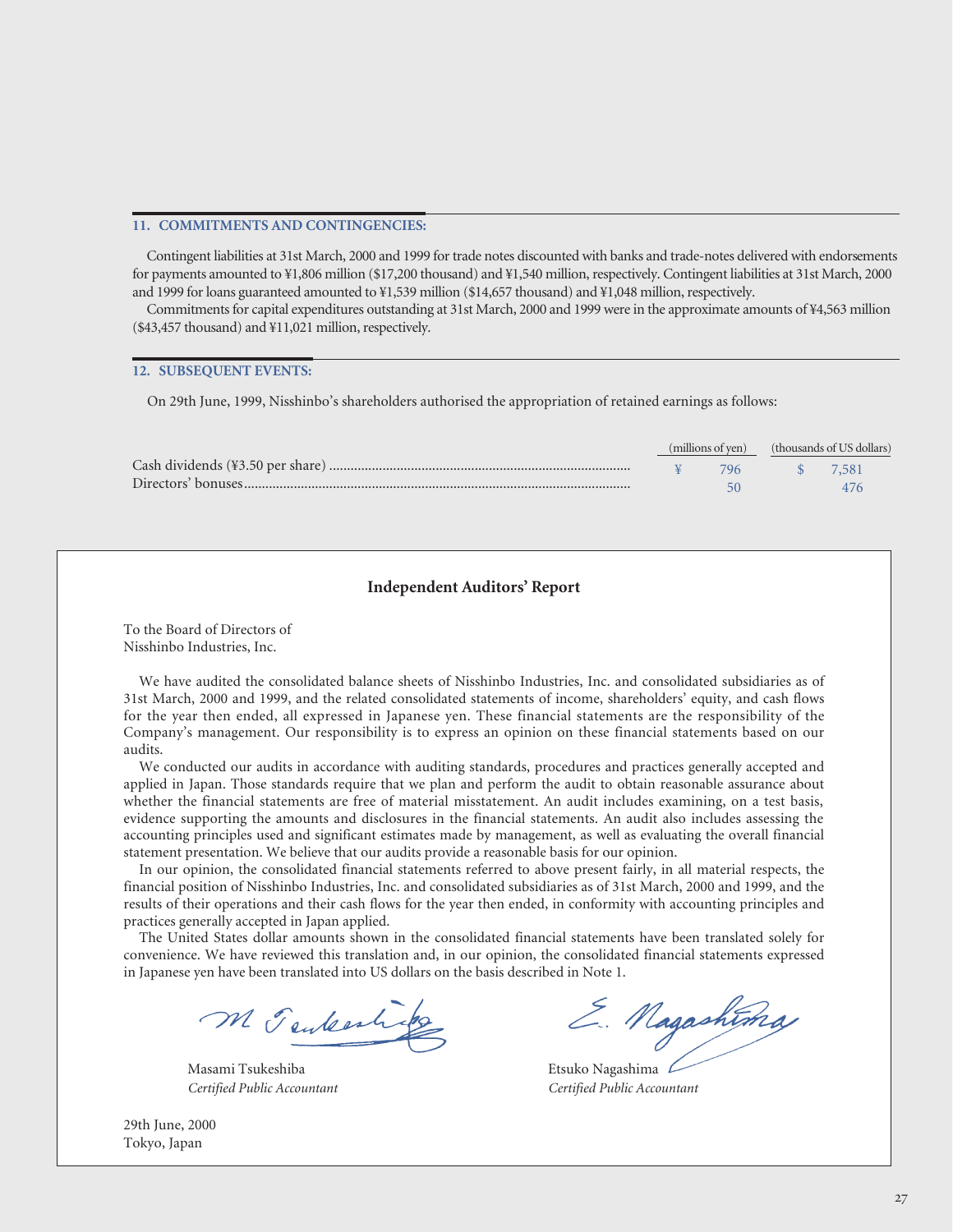| Chairman                  | Executive Director        | Director         |
|---------------------------|---------------------------|------------------|
| Akihiro Mochizuki         | Tsuyoshi Sugaizumi        | Akira Baba       |
|                           | Executive Director        | Director         |
|                           | Yoshimasa Hasegawa        | Kenji Tasaki     |
| President                 | Executive Director        | Director         |
| Yoshikazu Sashida         | Kohshi Fujino             | Takashi Iwashita |
|                           | Executive Director        | Director         |
|                           | Hisayoshi Arata           | Kunihiro Toda    |
| Senior Executive Director | Executive Director        | Director         |
| Yukio Hosoya              | Tadashi Nakai             | Yasuo Takeuchi   |
| Senior Executive Director | <b>Executive Director</b> | Director         |
| Hisao Ishikawa            | Hiroshi Nogami            | Masao Kinoshita  |
|                           |                           | Director         |
|                           |                           | Hajime Takagiwa  |

*Standing Statutory Auditor* Shinsuke Takahashi *Statutory Auditor* Masaaki Nagai *Statutory Auditor* Tetsuo Furuya *Statutory Auditor* Hiroshi Yokomizo

## **C ORPORATE D ATA (As of March 31, 2000)**

| Founded:                           | February 5, 1907                                                                                                                    |
|------------------------------------|-------------------------------------------------------------------------------------------------------------------------------------|
| <b>Head Office:</b>                | 2-31-11, Ningyo-cho, Nihonbashi, Chuo-ku, Tokyo 103-8650<br>Tel: 03-5695-8833 Fax: 03-5695-8970<br>Url: http://www.nisshinbo.co.jp/ |
| Osaka Branch:                      | 2-4-2, Kitakyuhoji-machi, Chuo-ku, Osaka 541-0057<br>Tel: 06-6267-5501 Fax: 06-6267-5679                                            |
| Nagoya Branch:                     | 5-2-38, Sakae, Naka-ku, Nagoya 460-0008<br>Tel: 052-261-6151  Fax: 052-263-9480                                                     |
| <b>Employees:</b>                  | Parent Company<br>4,752<br>Subsidiaries<br>3,483<br>Total<br>8,235                                                                  |
| <b>Common Stock:</b><br>Par Value: | $450 - US$0.48$                                                                                                                     |
| Authorized:                        | 391,000,000 shares                                                                                                                  |
| Issued:                            | 227,443,939 shares<br>¥27,588 million — US\$263 million                                                                             |
| <b>Shareholders:</b>               | 16,039                                                                                                                              |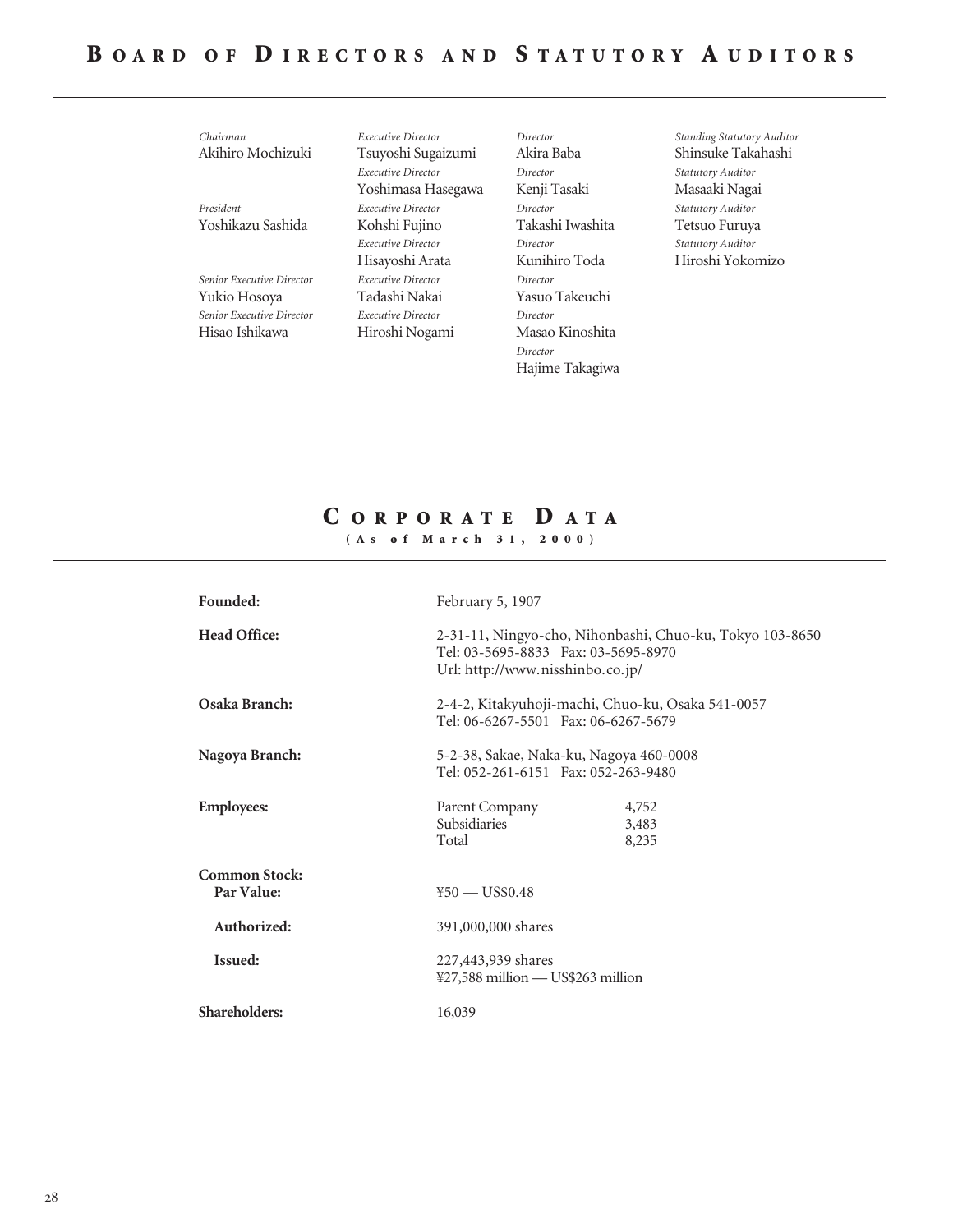## **O RGANIZATION C HART**